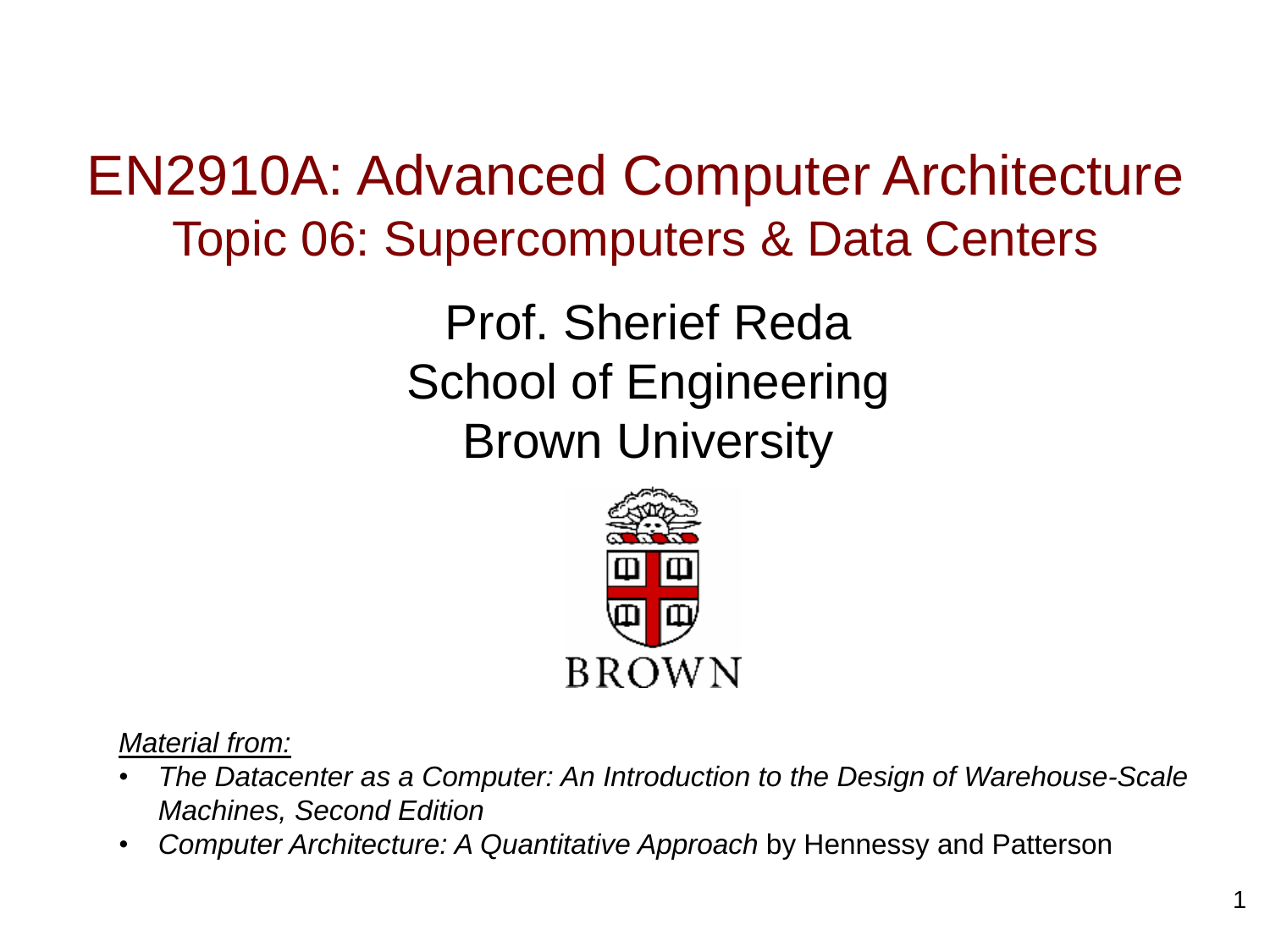#### Warehouse-scale computers



The data center as a computer. L. Barroso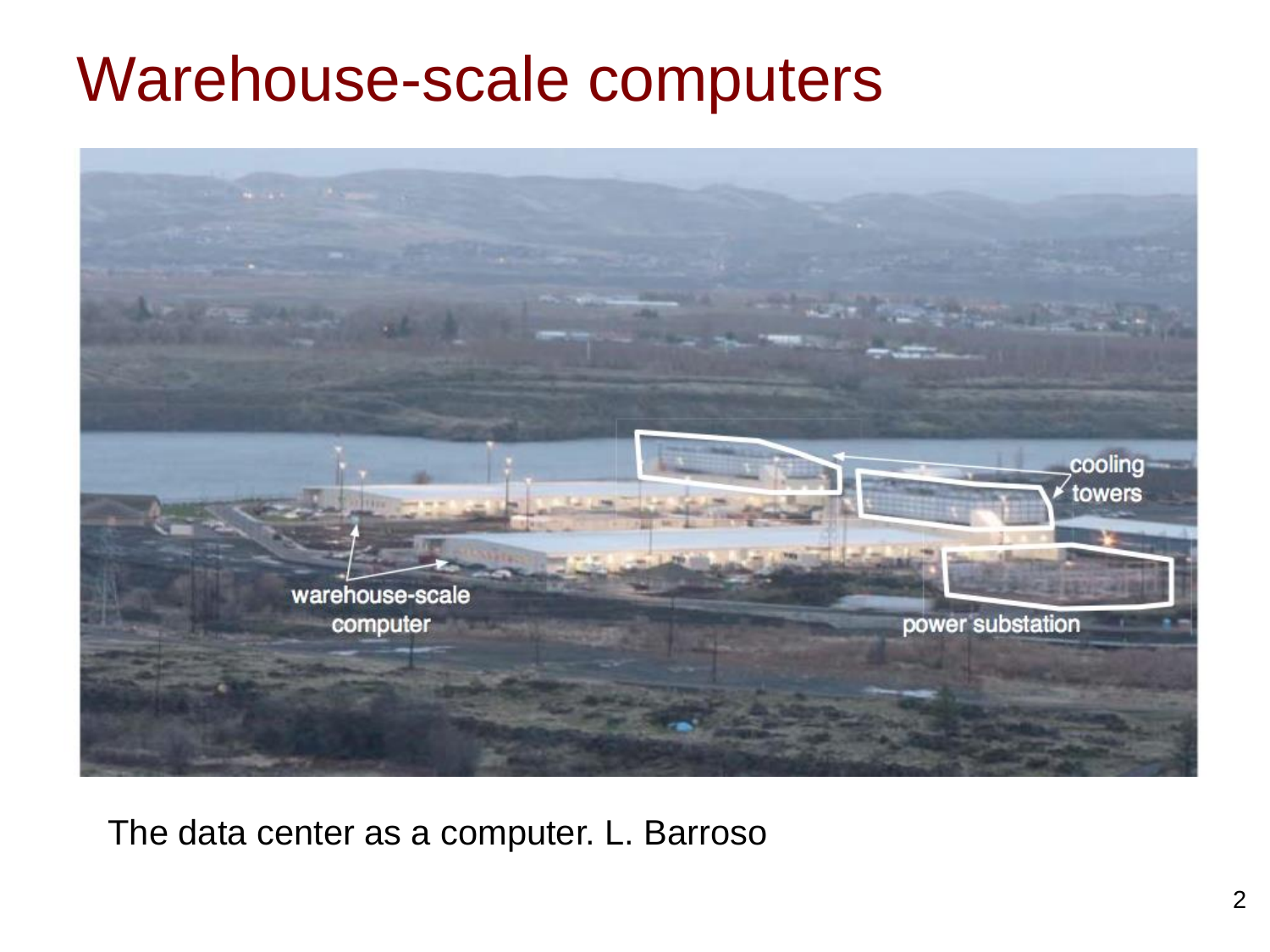## Performance metrics for clusters

#### • **Supercomputers:**

- Execution time
- Threads communicate using message passing
- FLOPS (FLOP/s): theoretical peak or using a standard benchmark (e.g., LINPACK is used for Top-500 supercomputer ranking)

#### • **Data center scale:**

- Abundant parallelism through request-level parallelism
- Latency is important metric because it is seen by users
- Bing study: users will use search less as response time increases
- Service Level Objectives (SLOs)/Service Level Agreements (SLAs). E.g. 99% of requests be below 100 ms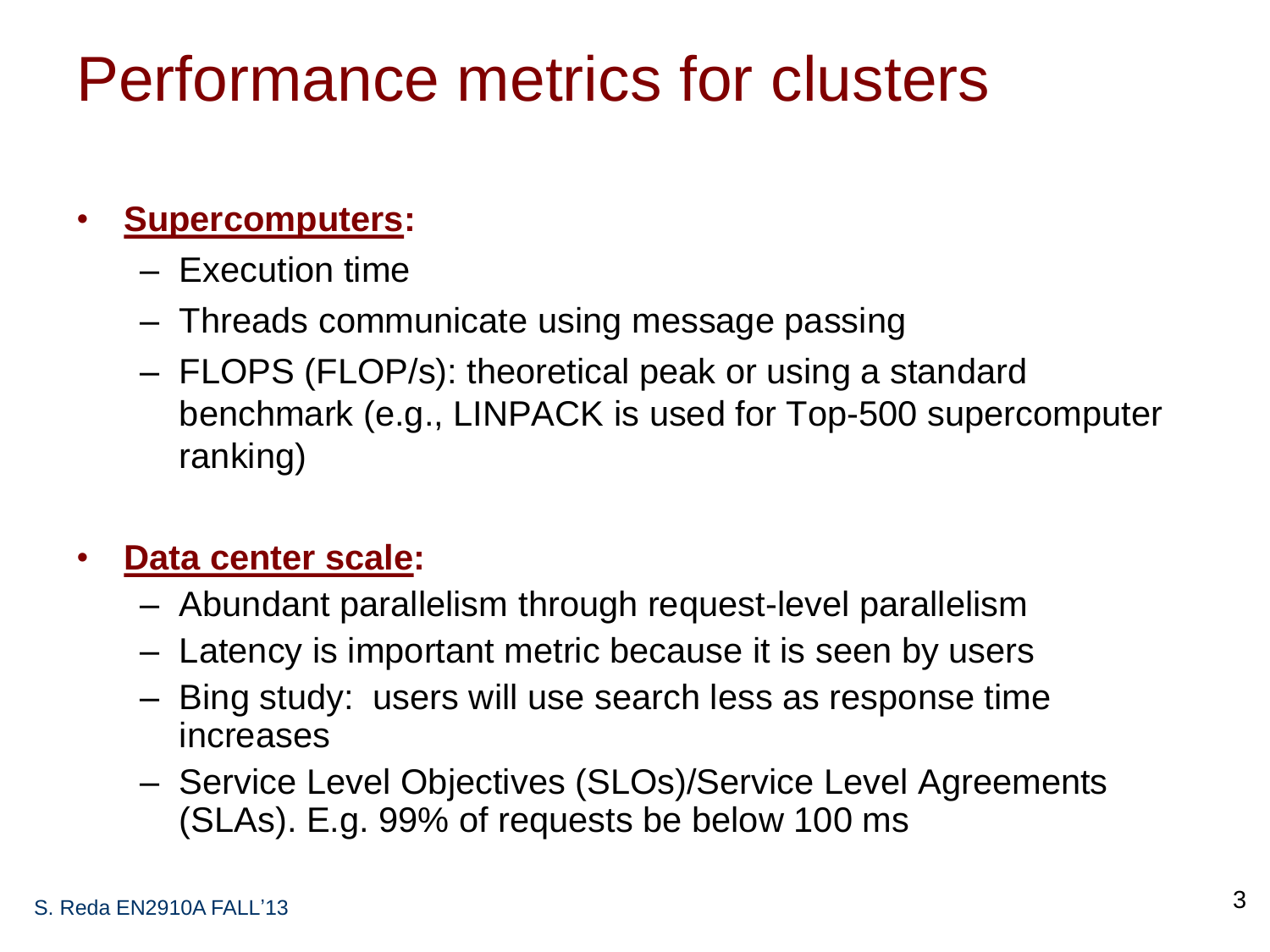### Anatomy of data center



- 7-ft rack (42U) holds 40 1U servers and a rack-level Ethernet switch
- Rack switches have uplinks connecting to cluster-level switches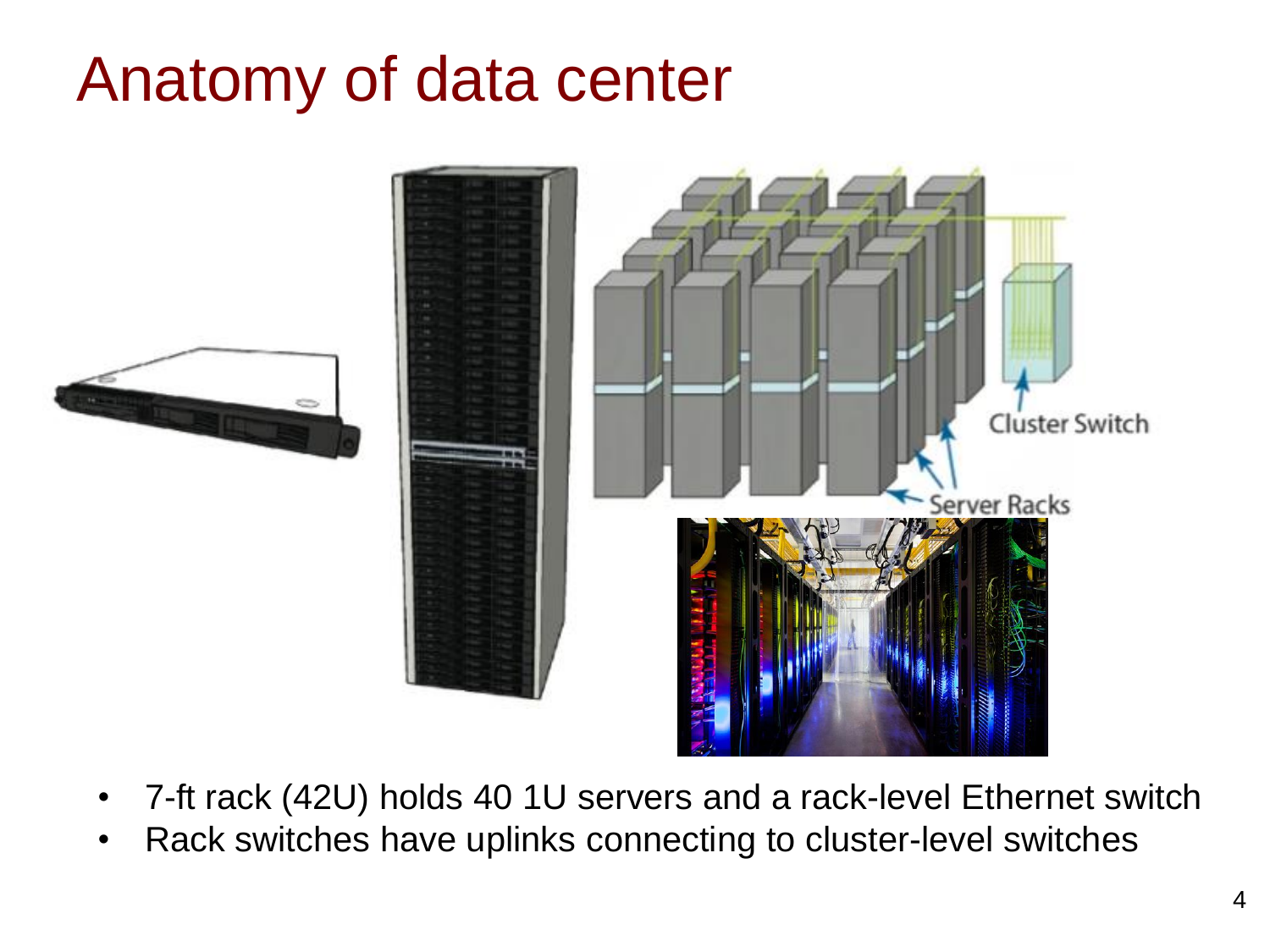

- Data centers:
	- 1U servers; each has two quad-core processors & 16 GB
	- Disk attached to each node, 10Gbe Ethernet
- **Supercomputers** 
	- Use more expensive high-density blade servers and GPGPU
	- Blade chassis has number of blades (e.g., Cray XE6 blade with four 16-core AMD Opteron processors with 64 GB).
	- Chassis provides shared power supply and cooling  $5<sub>5</sub>$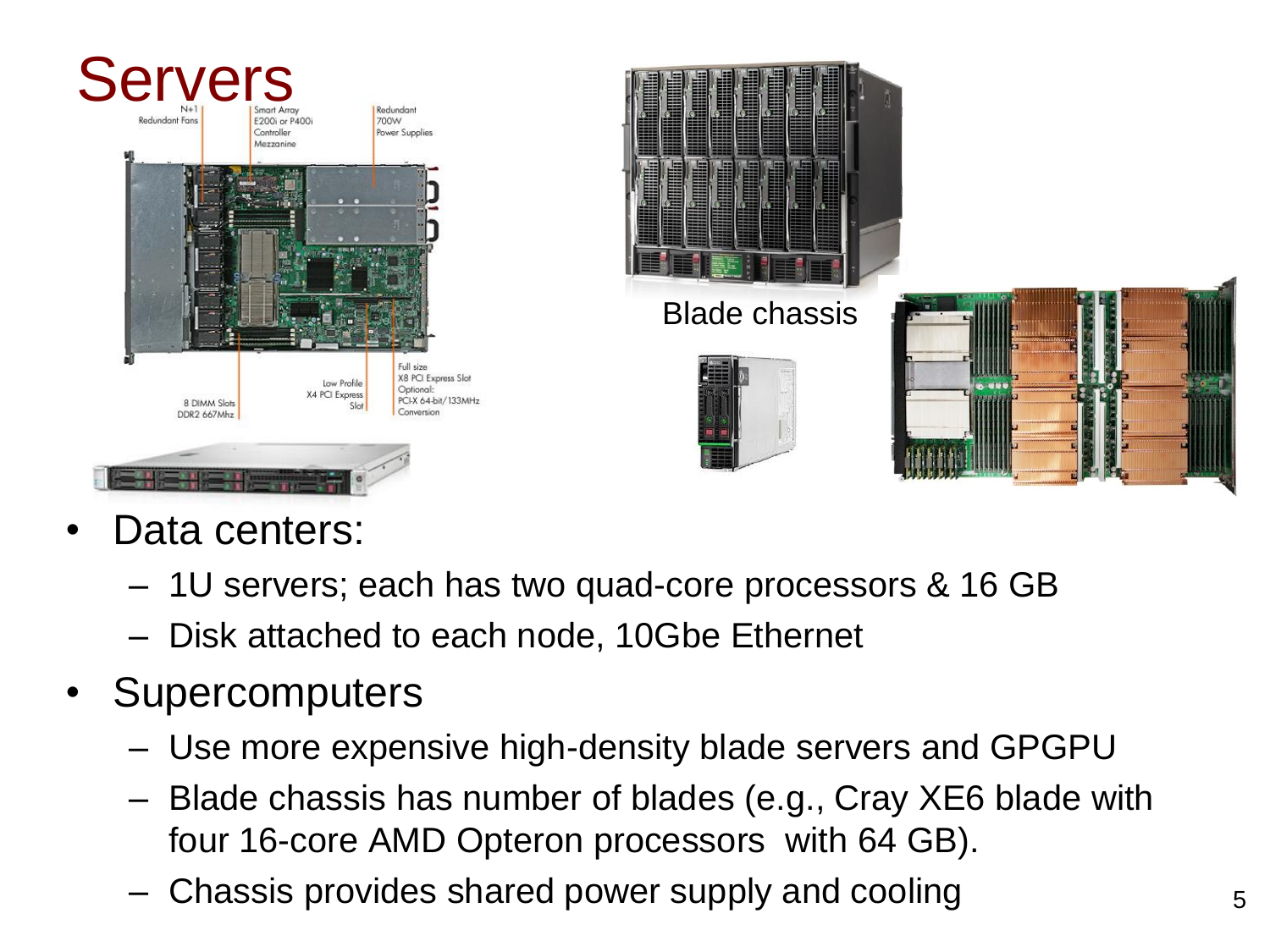## Storage hierarchy of a data center



Data centers use global distributed storage (disks attached to each compute node), whereas supercomputers use Network Attached Storage (NAS) devices connected directly to the cluster network.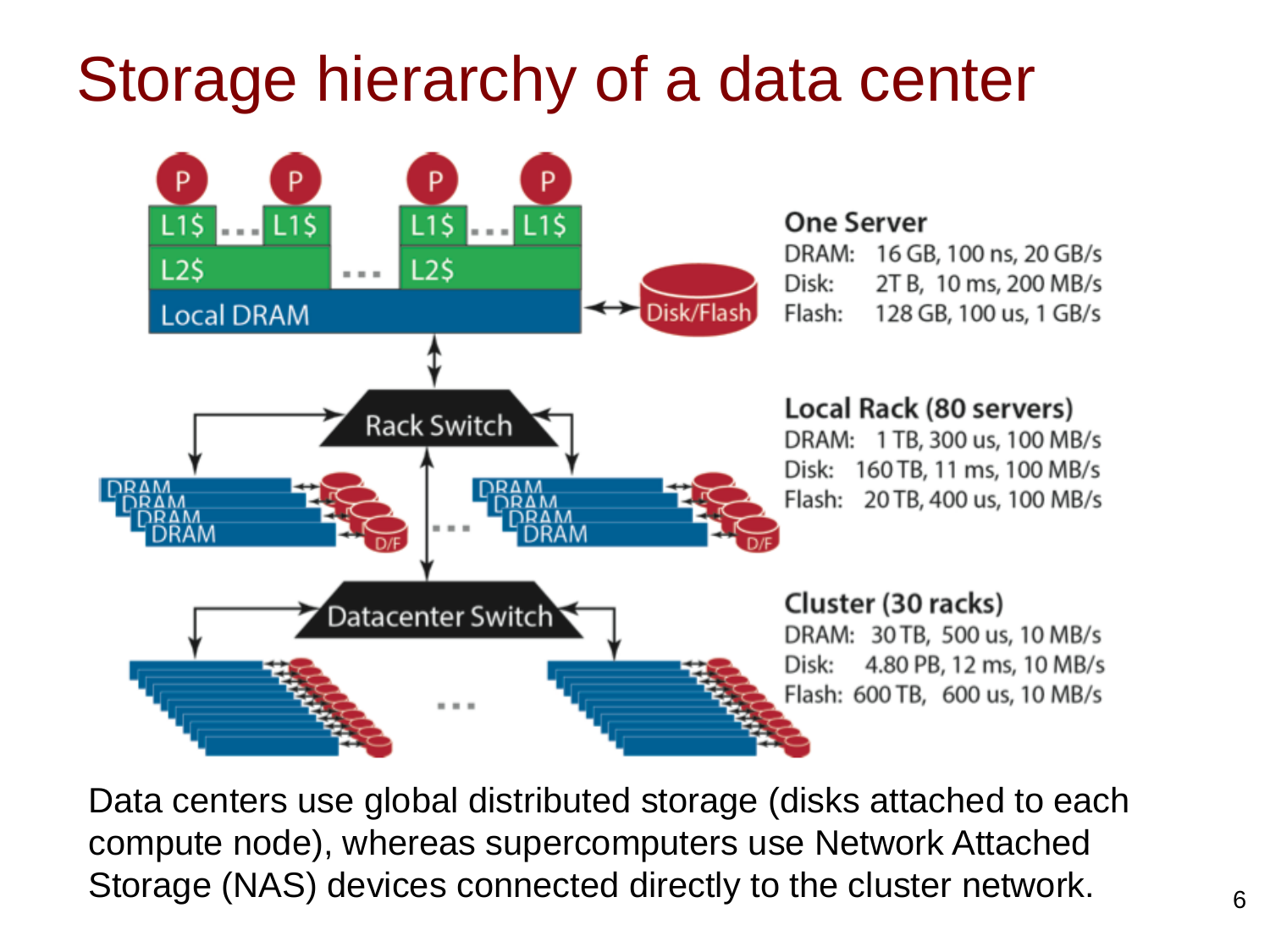#### Supercomputer and data centers networks



- Data centers use indirect network (e.g., Ethernet), which is good enough for request-level parallelism with limited inter-thread communication.
- Supercomputer use Infiniband and other proprietary networks which enable possible network topologies to facilitate quick communication and synchronization among threads on various servers.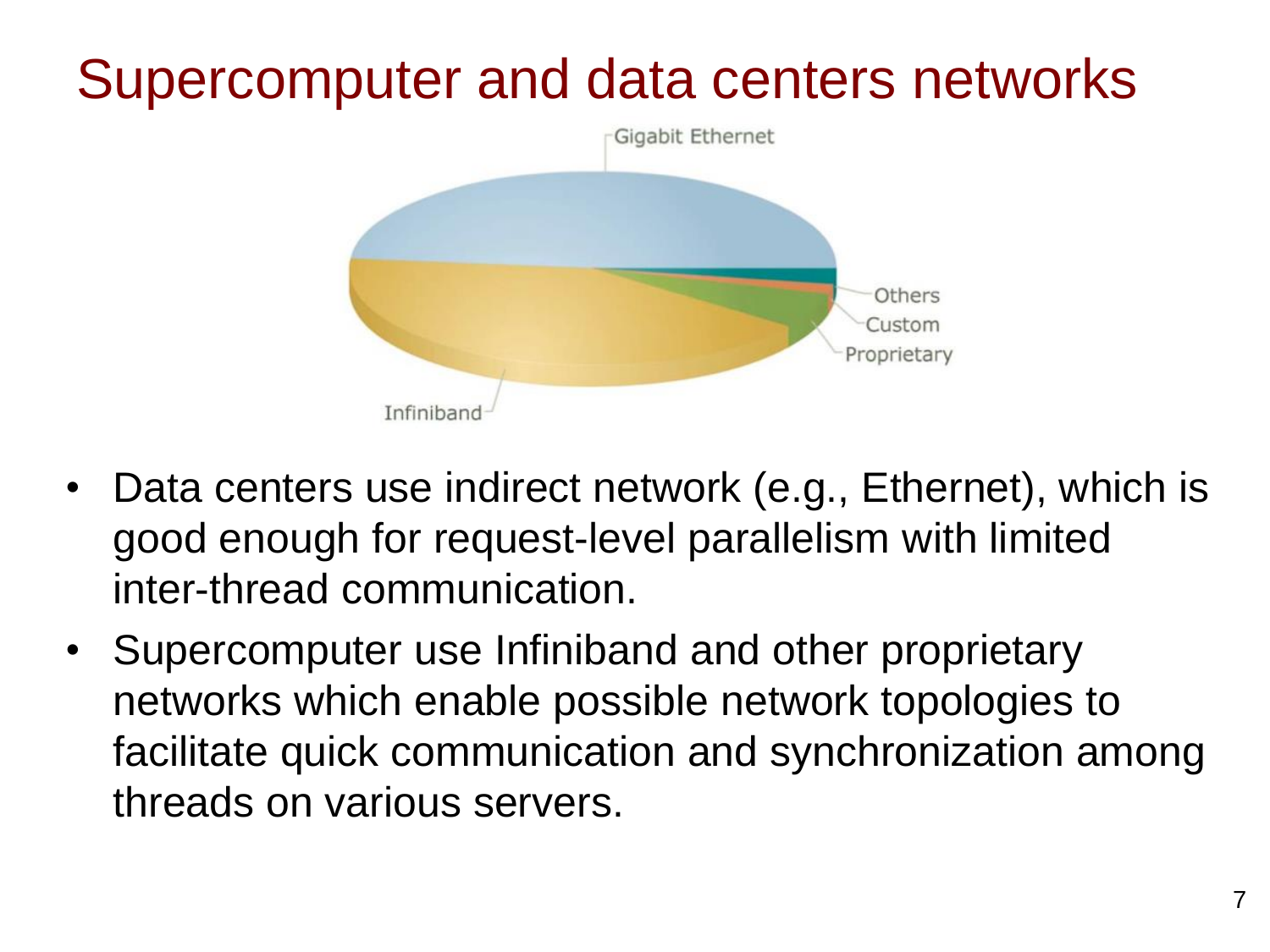#### Indirect and direct networks

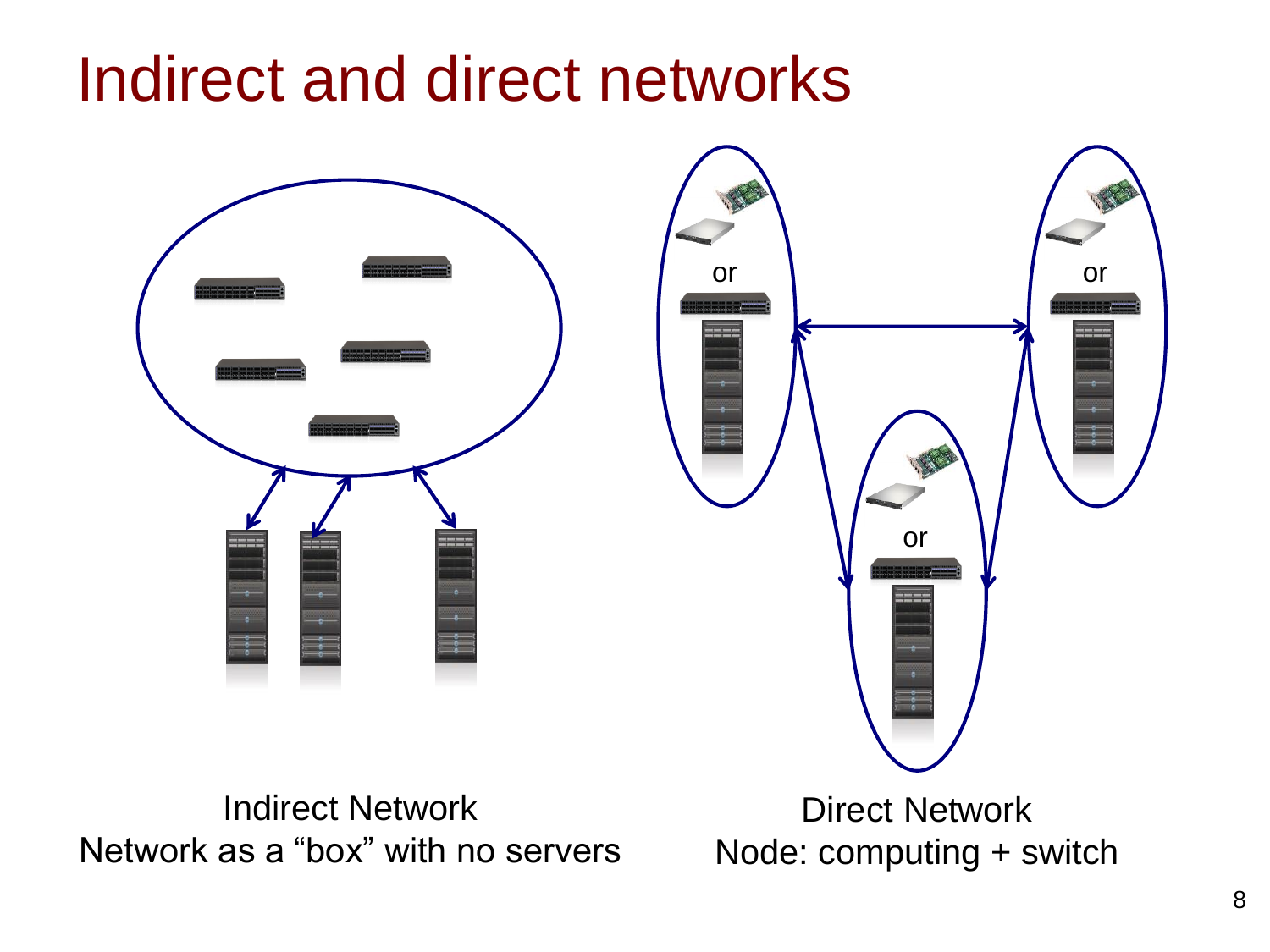## Network metrics



- **Network size**: number of nodes
- **Node degree**: number of ports for each switch (switch complexity)
- **Network diameter**: Longest shortest path between any two nodes in the network
- **Network bandwidth**: best-case total bandwidth
- **Bisection bandwidth**: worst-case total bandwidth when half of nodes is communicating with other half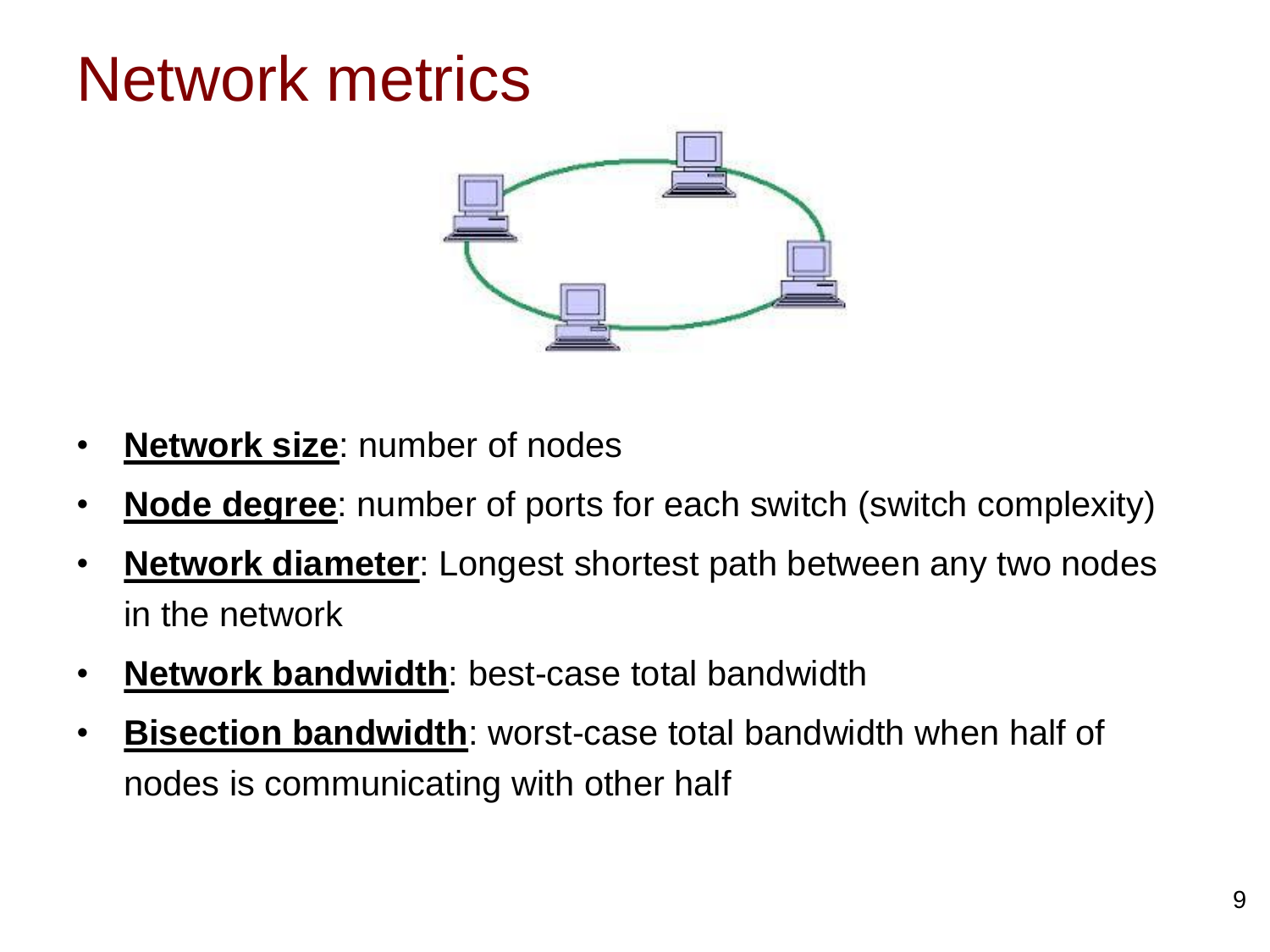#### Datacenter network





network card in each server





**Rack switch example: Mellanox SX 1024** 48 ports of 10GbE 4 uplink ports of 40/56GbE. BW: 704 Gb/s, 1.04 Bpackets/s Latency: 250 ns

**Aggregate switch example: Cisco Nexus 7700**

768 x 10 Gbps, 384 x 40 Gbps 192 x 100 Gbps BW 83 Tbps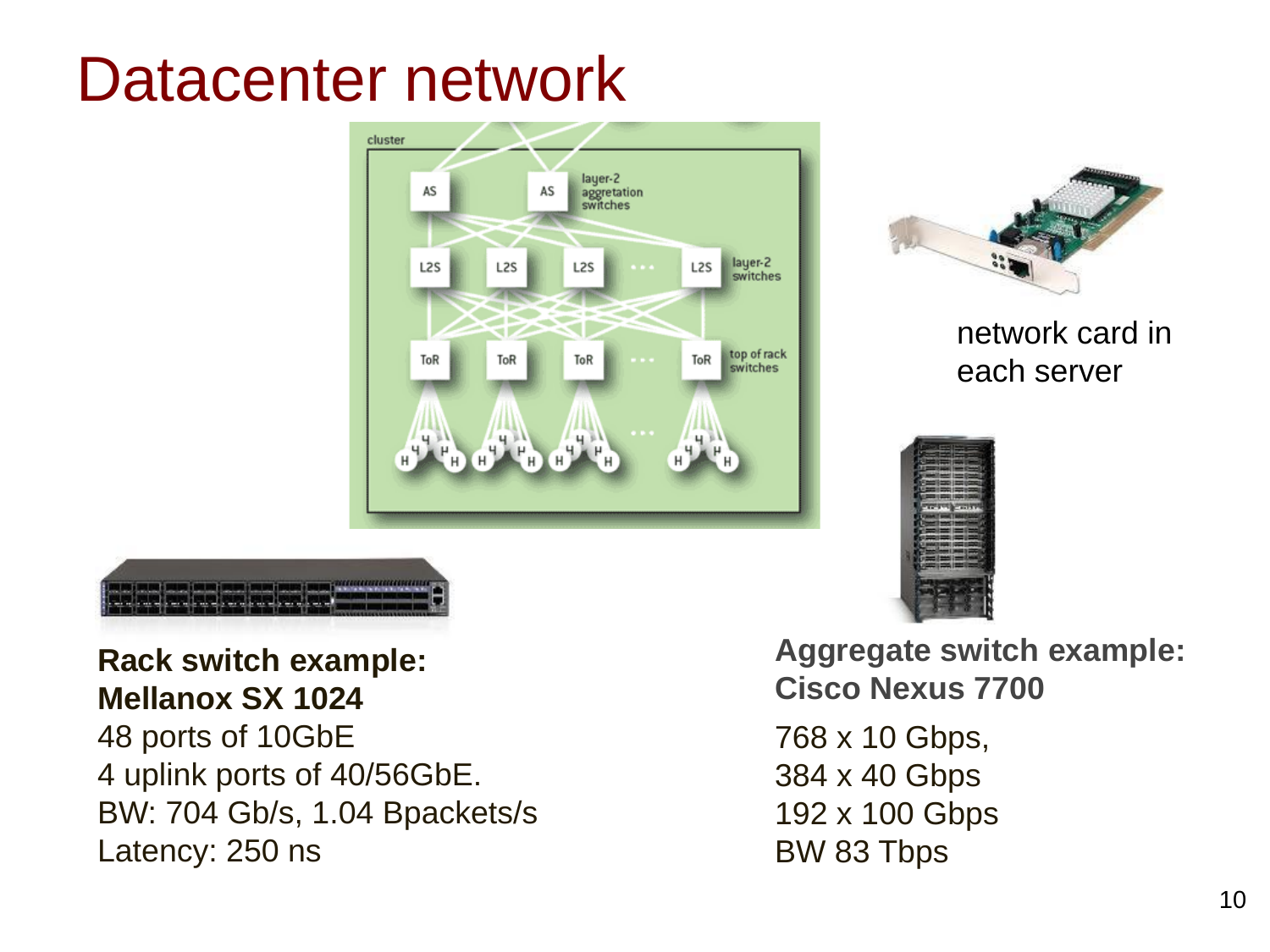## Direct networks: linear arrays and rings



- Great aggregate BW  $\rightarrow$  can exchange N-1 messages at a time
- Bisection BW = 1 for array and 2 for ring
- Layout of ring can be done to get short links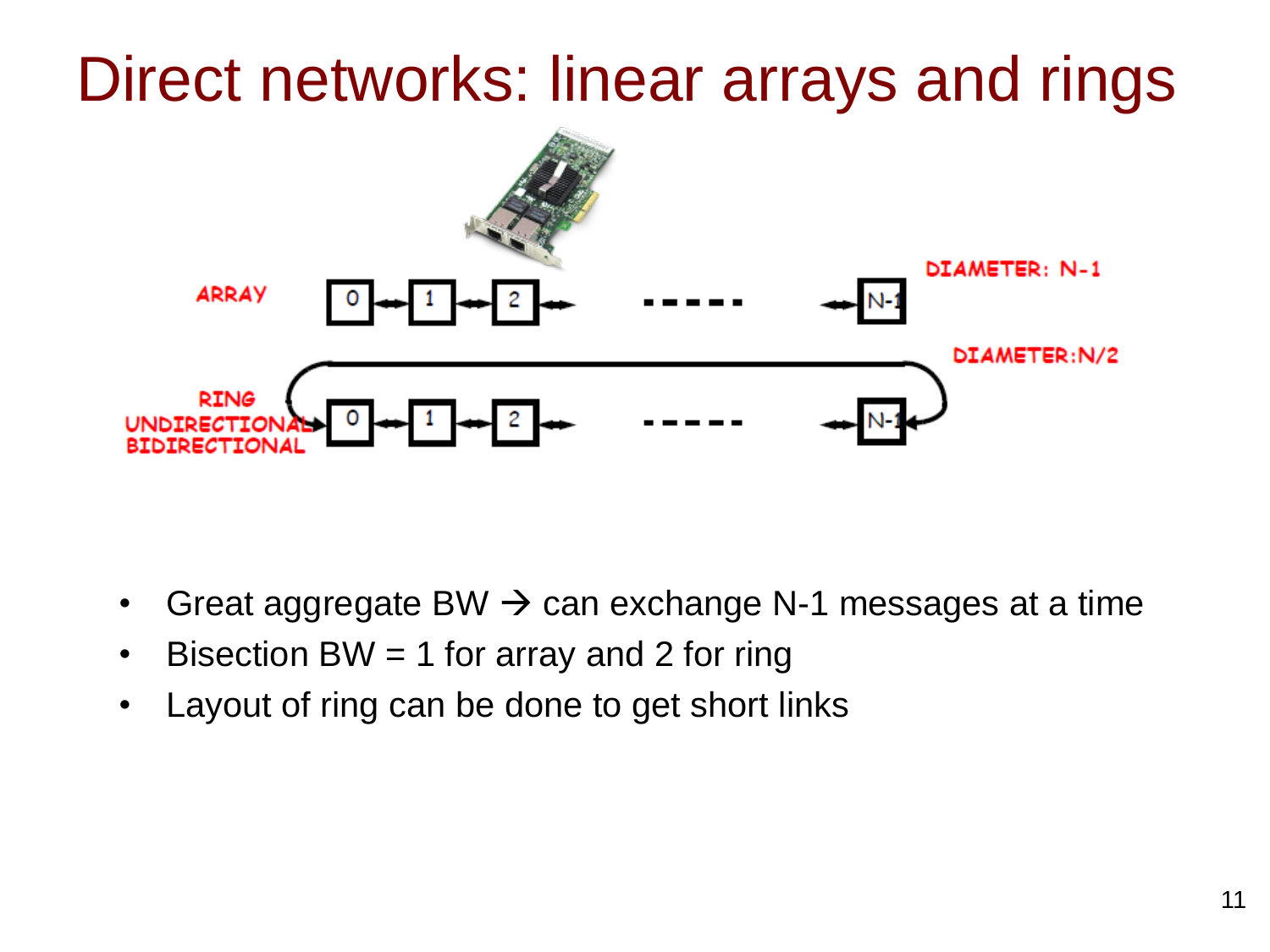### Direct networks: meshes and tori



- Improves bisection BW and diameter
- Increases number of links; requires more ports per switch (i.e., degree increases)
- What is the diameter?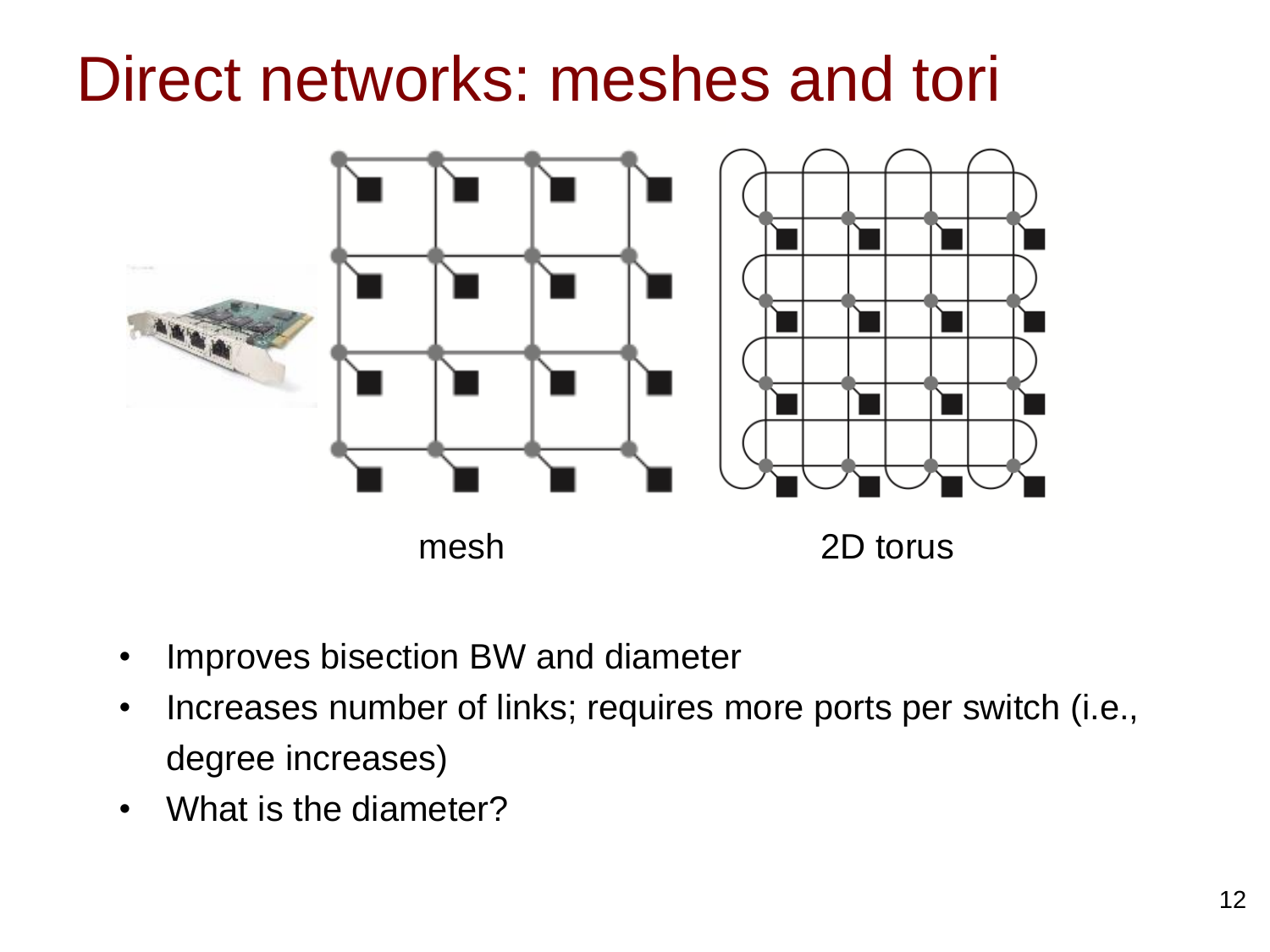#### Designing a torus topology for HPC cluster

- Cluster of 192 blades. Each server is 10U chassis with 16 blades and a switch with 32 ports
- Racks: 12 10U chassis  $\rightarrow$  4 chassis per rack and a total of 3 racks
- 2D torus: 4x3 torus. Each switch has 32 ports  $\rightarrow$  16 ports to the blades and 16 ports to each of the neighbors (4 cables each)







13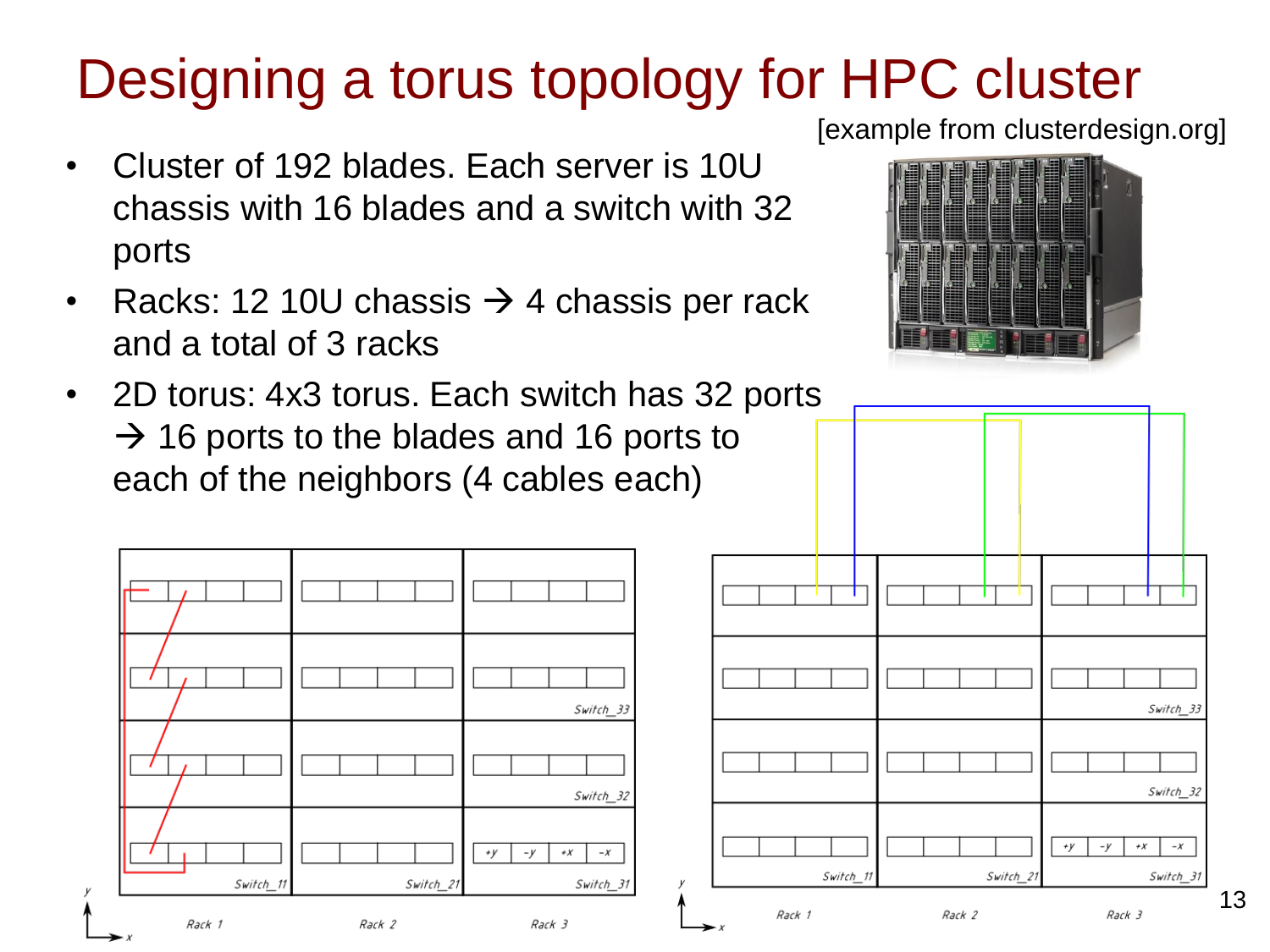# Support equipment